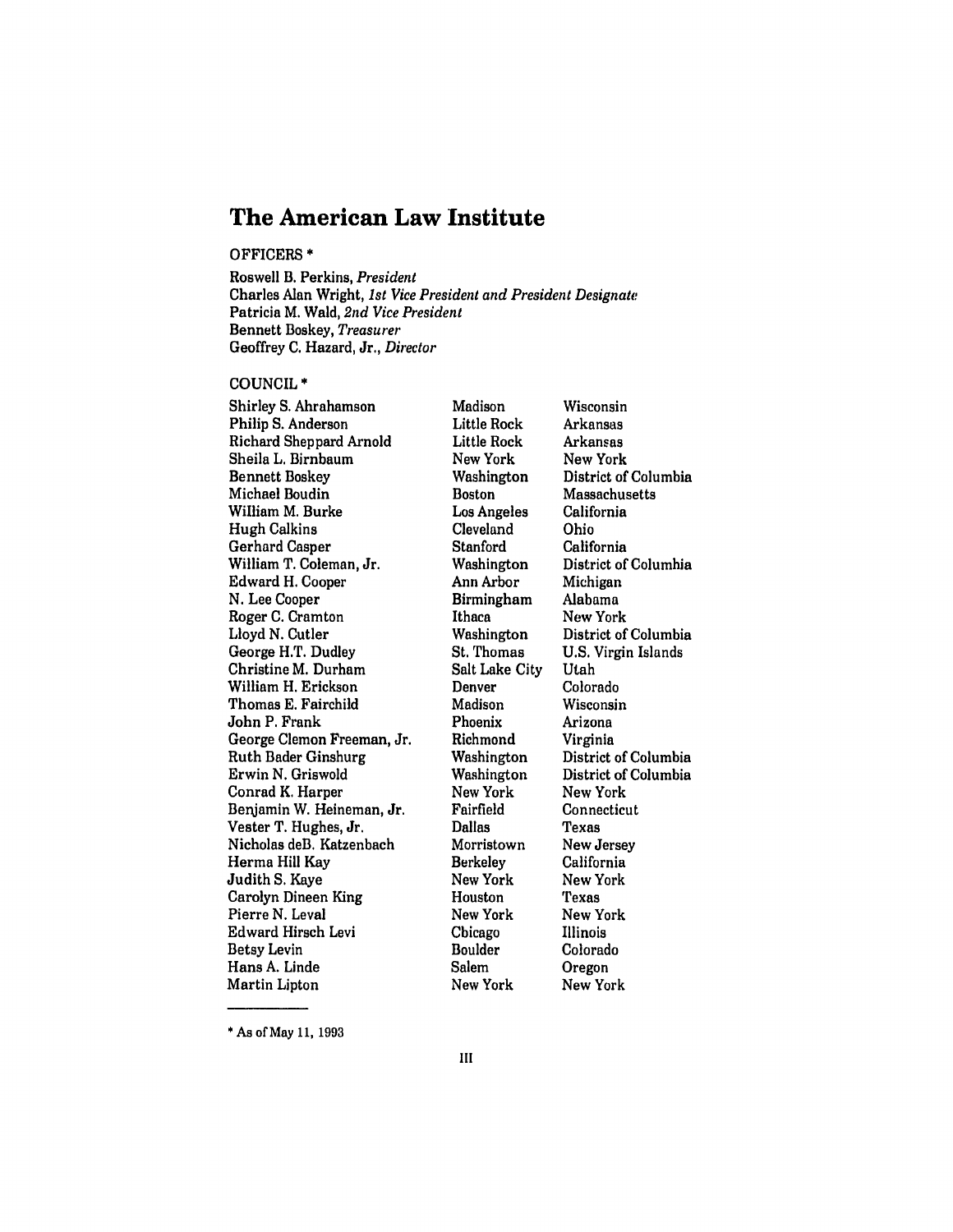## **COUNCIL**

Robert MacCrate John W. Martin, Jr. Hale McCown Vincent L. McKusick Robert H. Mundheim Roswell B. Perkins Ellen Ash Peters Louis H. Pollak Ernest **J.** Sargeant Bernard **G.** Segal\* Sherwin P. Simmons Wm. Reece Smith, Jr. Robert **A.** Stein John T. Subak Michael Traynor John W. Wade Patricia M. Wald Lawrence **E.** Walsh William H. Webster Herbert Wechsler **\*\*** George Whittenburg Herbert P. Wilkins James H. Wilson, Jr. Paul **A.** Wolkin **\*\*\*** Frank M. Wozencraft Charles Alan Wright

# *Emeritus Council Members*

F. M. Bird R. Ammi Cutter \*\*\*\* Joseph F. Johnston Charles Merton Merrill Lyman M. Tondel, Jr. John Minor Wisdom

New York Dearborn Lincoln Portland Philadelohia New York Hartford Philadelphia Boston Philadelphia Tampa Tampa Minneapolis Philadelphia San Francisco Nashville Washington Oklahoma City Washington New York Amarillo Boston Atlanta Philadelphia Houston Austin

New York Michigan Nebraska Maine Pennsylvania New York Connecticut Pennsylvania Massachusetts Pennsylvania Florida Florida Minnesota Pennsylvania California Tennessee District of Columbia Oklahoma District of Columbia New York Texas Massachusetts Georgia Pennsylvania Texas Texas

Atlanta Cambridge Birmingham San Francisco Aurora New Orleans Georgia **Massachusetts** Alabama California Colorado Louisiana

The Executive Office THE AMERICAN LAW INSTITUTE 4025 Chestnut Street Philadelphia, Pennsylvania 19104

*\* Counselor Emeritus*

*\*\* Director Emeritus*

**\*** *Executive Vice President Emeritus*

*Chairman Emeritus*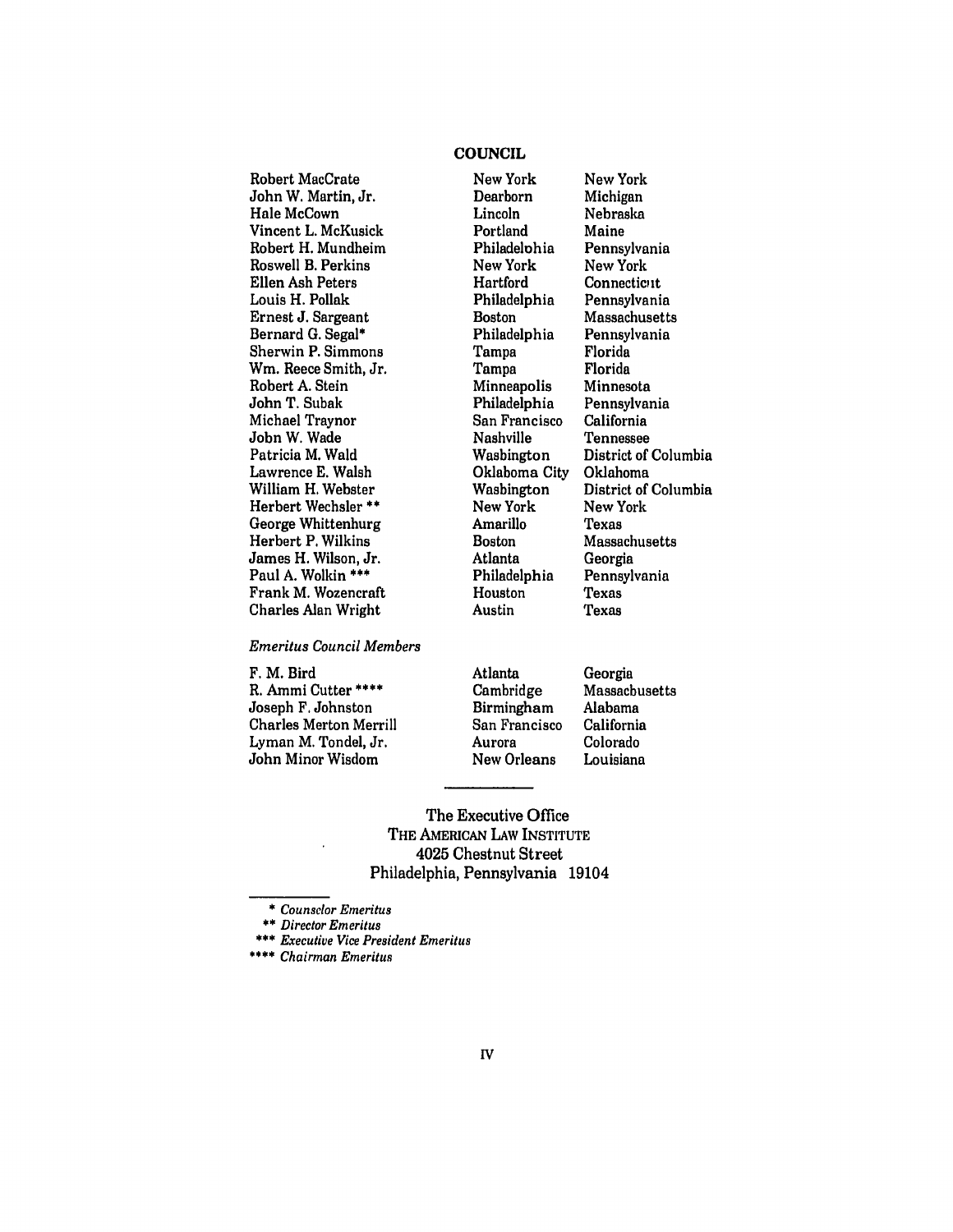#### **REPORTERS**

- ROBERT **C. DENICOLA,** University of Nebraska College of Law, Lincoln, Nebraska
- HARVEY **S.** PERLMAN, University of Nebraska College of Law, Lincoln, Nebraska [from **1989]**

### ADVISERS **\***

MILES J. ALEXANDER, Atlanta, Georgia

WILLIAM M. BORCHARD, New York, New York

RALPH S. BROWN, Yale Law School, New Haven, Connecticut

MARIE V. DRISCOLL, New York, New York [from **1988]**

KENNETH B. GERMAIN, Cincinnati, Ohio

JEROME GILSON, Chicago, Illinois

MILTON HANDLER, New York, New York [from **1988]**

ANNE S. JORDAN, Menlo Park, California [from **1988]**

BENJAMIN KAPLAN, Harvard University Law School, Cambridge, Massachusetts

BRUCE P. KELLER, New York, New York [from **1989]**

- EDMUND W. KITCH, University of Virginia School of Law, Charlottesville, Virginia
- WILLIAM M. LANDES, University of Chicago Law School, Chicago, Illinois [from **1988]**
- DAVID L. LANGE, Duke University School of Law, Durham, North Carolina
- **J. THOMAS** McCARTHY, University of San Francisco Law School, San Francisco, California
- **JON 0. NEWMAN,** Judge. United States Court of Appeals for the Second Circuit, Hartford, Connecticut
- **HELEN** WILSON **NIES,** Chief Judge, United States Court of Appeals for the Federal Circuit, Washington, District of Columbia
- **JAMES** L. **OAKES,** Chief Judge, United States Court of Appeals for the Second Circuit, Brattleboro, Vermont

HARVEY **S.** PERLMAN [to **1989]**

LOUIS H. POLLAK, Judge, United States District Court for the Eastern District of Pennsylvania, Philadelphia, Pennsylvania [from **1989]**

ARTHUR H. **SEIDEL,** Philadelphia, Pennsylvania

**MICHAEL** TRAYNOR, San Francisco, California

**<sup>•</sup>** Status as of May **11, 1993**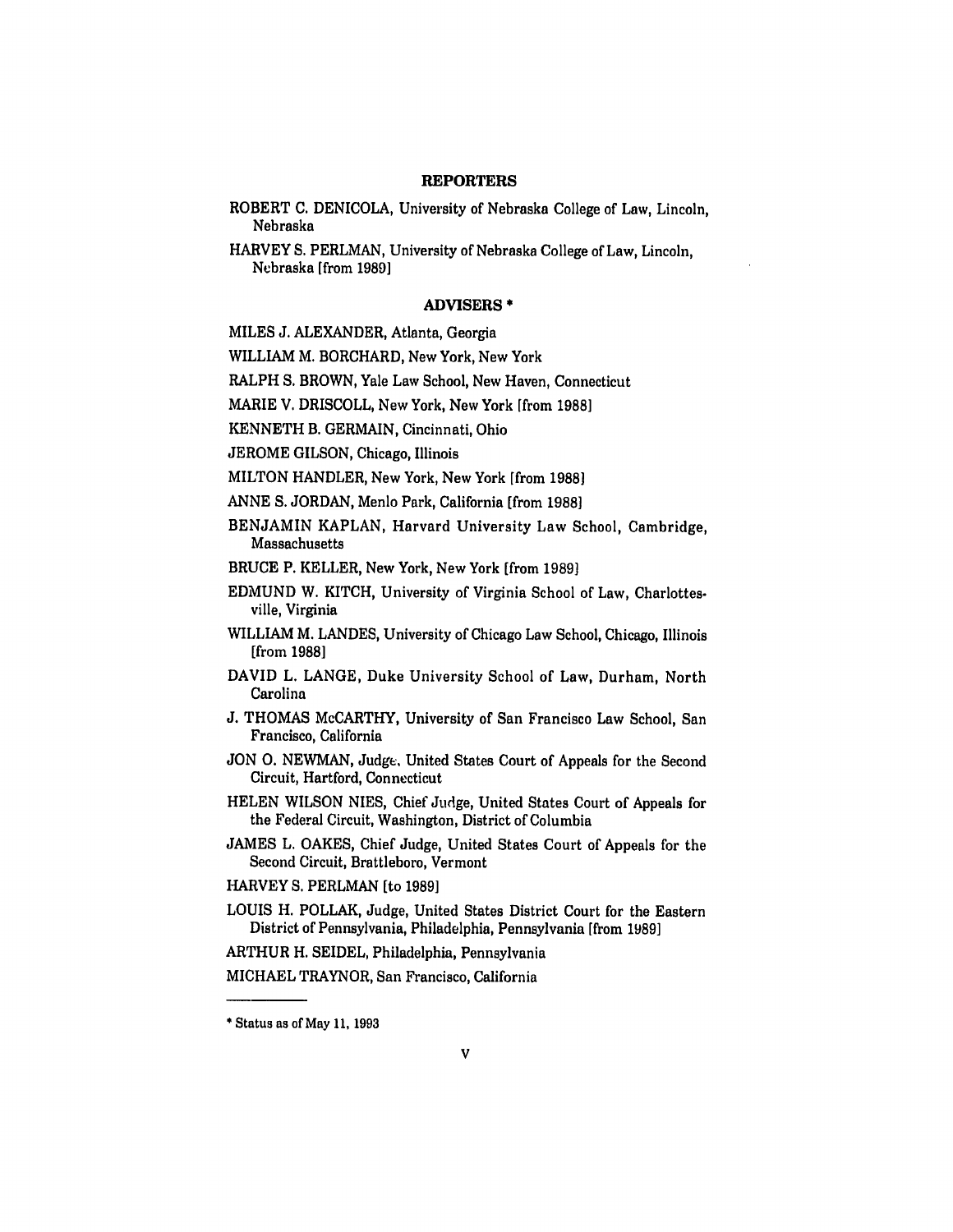# ADVISERS

DONALD F. TURNER, Georgetown University Law Center, Washington, District of Columbia [from **1988** to **1992]**

SYLVIA H. WALBOLT, St. Petersburg, Florida [from **1988]**

CHARLES **ALAN** WRIGHT, University of Texas School of Law, Austin, Texas

## EX OFFICIO **\***

ROSWELL B. PERKINS, New York, New York *President, The American Law Institute* GEOFFREY **C.** HAZARD, JR., New Haven, Connecticut *Director, The American Law Institute*

• Status as of May 11, 1993

 $\ddot{\phantom{0}}$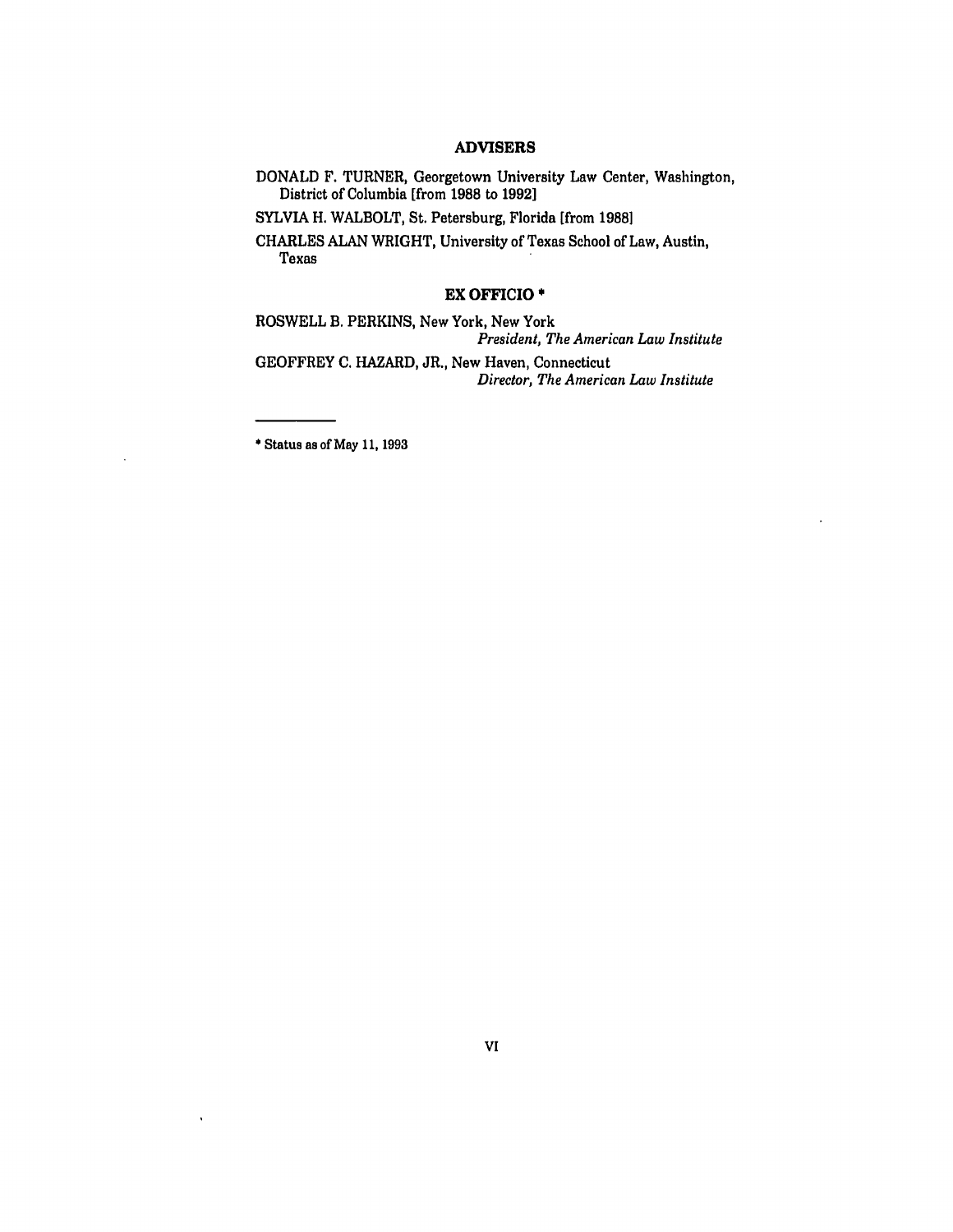#### (as of April **1, 1993)**

BURTON C. AGATA, Hempstead, New York WALTER H. ALFORD, Atlanta, Georgia IRWIN M. ALTERMAN, Farmington Hills, Michigan RICHARD ALAN ARNOLD, Miami, Florida GRADY **AVANT,** JR., Detroit, Michigan TYLER **A.** BAKER III, Dallas, Texas ROBERT L. **BANSE,** Princeton, New Jersey **JOHN J.** BARRY, Newark, New Jersey PETER V. **BAUGHER,** Chicago, Illinois **JANIS** M. BERRY, Boston, Massachusetts DAVID **E.** BIRENBAUM, Washington, **D.C. ALLEN D.** BLACK, Philadelphia, Pennsylvania RICHARD **A.** BOOTH, Rockville, Maryland ROBERT S. BRAMSON, Bala Cynwyd, Pennsylvania CHARLES F. BREGA, Denver, Colorado **KATHLEEN** F. BRICKEY, St. Louis, Missouri WARREN BRODY, Roselle, New Jersey ALEXANDRA **A.** BROOKSHIRE, Seattle, Washington **JACK E.** BROWN, Phoenix, Arizona RAYMOND F. BURKE, White Plains, New York

W. AMON BURTON, JR., Austin, Texas STEPHEN CALKINS, Detroit, Michigan TERRY CALVANI, Washington, **D.C.** RICHARD F. CAMPBELL III, Oklahoma City, Oklahoma RONALD G. CARR, Washington, **D.C.** WILLIAM R. CASTO, Lubbock, Texas BENJAMIN R. CIVILETTI, Baltimore, Maryland RUTLEDGE **C.** CLEMENT, JR., New Orleans, Louisiana MILO **G.** COERPER, Washington, **D.C.** CALVIN J. COLLIER, Northfield, Illinois WAYNE DALE COLLINS, New York, New York FREDERICK U. CONARD, JR., Hartford, Connecticut WILLIAM L. CROWE, SR., New Orleans, Louisiana RICHARD D. CUDAHY, United States Court of Appeals for the Seventh Circuit, Chicago, Illinois JOHN B. DAVIDSON, Chicago, Illinois RICHARD E. DAY, Columbia, South Carolina JOSEPH W. DELLAPENNA, Villanova, Pennsylvania RICHARD F. DOLE, JR., Houston, Texas ROLAND W. DONNEM, Cleveland, Ohio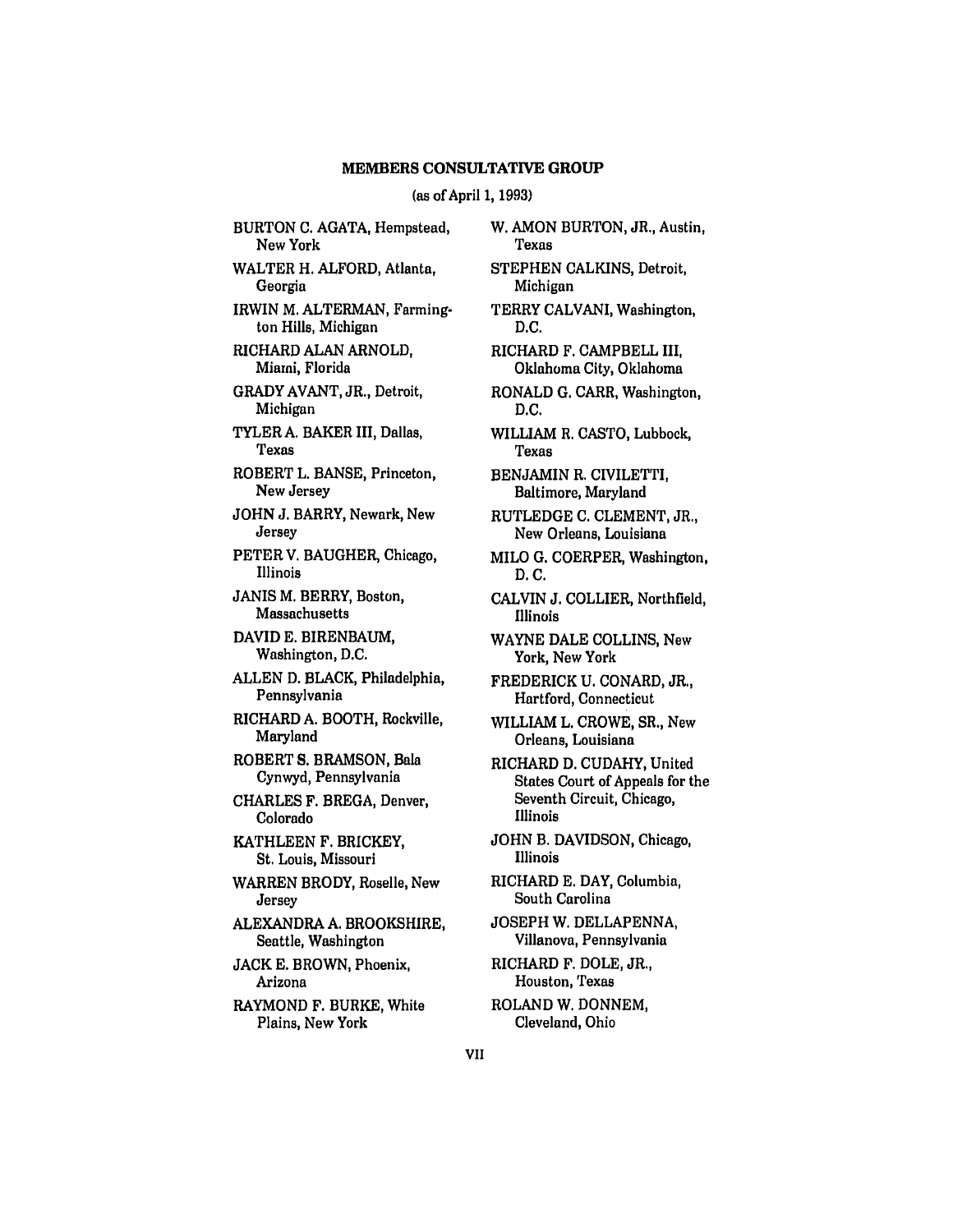- **DAVID S.** DOTY, **U.S.** District Court for the District of Minnesota, Minneapolis, Minnesota
- ROCHELLE **C. DREYFUSS,** New York, New York
- **DIANE DURGIN,** Atlanta, Georgia
- PETER **D.** EHRENHAFT, Washington, **D.C.**
- **A. MICHAEL** FERRILL, San Antonio, Texas
- RALPH **ADAM FINE,** Wisconsin Court of Appeals, Milwaukee, Wisconsin
- GERARD M. **FINKEL,** Columbia, South Carolina
- PETER **FLYNN,** Chicago, Illinois
- **ELEANOR** M. FOX, New York, New York
- RICHARD T. **FRANCH,** Chicago, Illinois
- LEWIS R. FRIEDMAN, New York State Supreme Court, New York, New York
- **JAKE E. GALLEGOS,** Sante Fe, New Mexico
- PETER **M.** GERHART, Cleveland, Ohio
- **JOHN J. GIBBONS,** Newark, New **Jersey**
- DANIEL **J.** GIFFORD, Minneapolis, Minnesota
- R. NICHOLAS GIMBEL, Philadelphia, Pennsylvania
- **JANE** GINSBURG, New York, New York
- **JOSEPH** GOLDBERG, Albuquerque, New Mexico
- WENDY **J.** GORDON, Newark, New Jersey
- ROBERT **A.** GORMAN, Philadelphia, Pennsylvania
- OSCAR **S.** GRAY, Baltimore, Maryland
- **J.** FOY **GUIN,** JR., United States District Court for the Northern District of Alabama, Birmingham, Alabama
- **SHELDON** W. HALPERN, Columbus, Ohio
- **JAMES J. HANKS,** JR., Baltimore, Maryland
- RICHARD **E.** V. HARRIS, San Francisco, California
- **THOMAS** P. HESTER, Chicago, Illinois
- **CASWELL 0.** HOBBS, Washington, **D.C.**
- **STEPHEN J. HOLTMAN,** Cedar Rapids, Iowa
- **DOUGLAS G. HOUSER,** Portland, **Oregon**
- **MICHAEL J.** HUTTER, JR., Albany, New York
- LESLIE W. **JACOBS,** Cleveland, Ohio
- ARTHUR H. **KAHN,** Philadelphia, Pennsylvania
- **MICHAEL** ALEXANDER **KAHN,** San Francisco, California
- ARTHUR M. **KAPLAN,** Philadelphia, Pennsylvania
- **JOSEPH A.** KATARINCIC, Pittsburgh, Pennsylvania
- **JUDITH S.** KAYE, New York Court of Appeals, New York, New York
- RICHARD **A.** KILLWORTH, Dayton, Ohio
- **JAMES** B. KOBAK, JR., New York, New York
- HARVEY **C.** KOCH, New Orleans, Louisiana
- VIII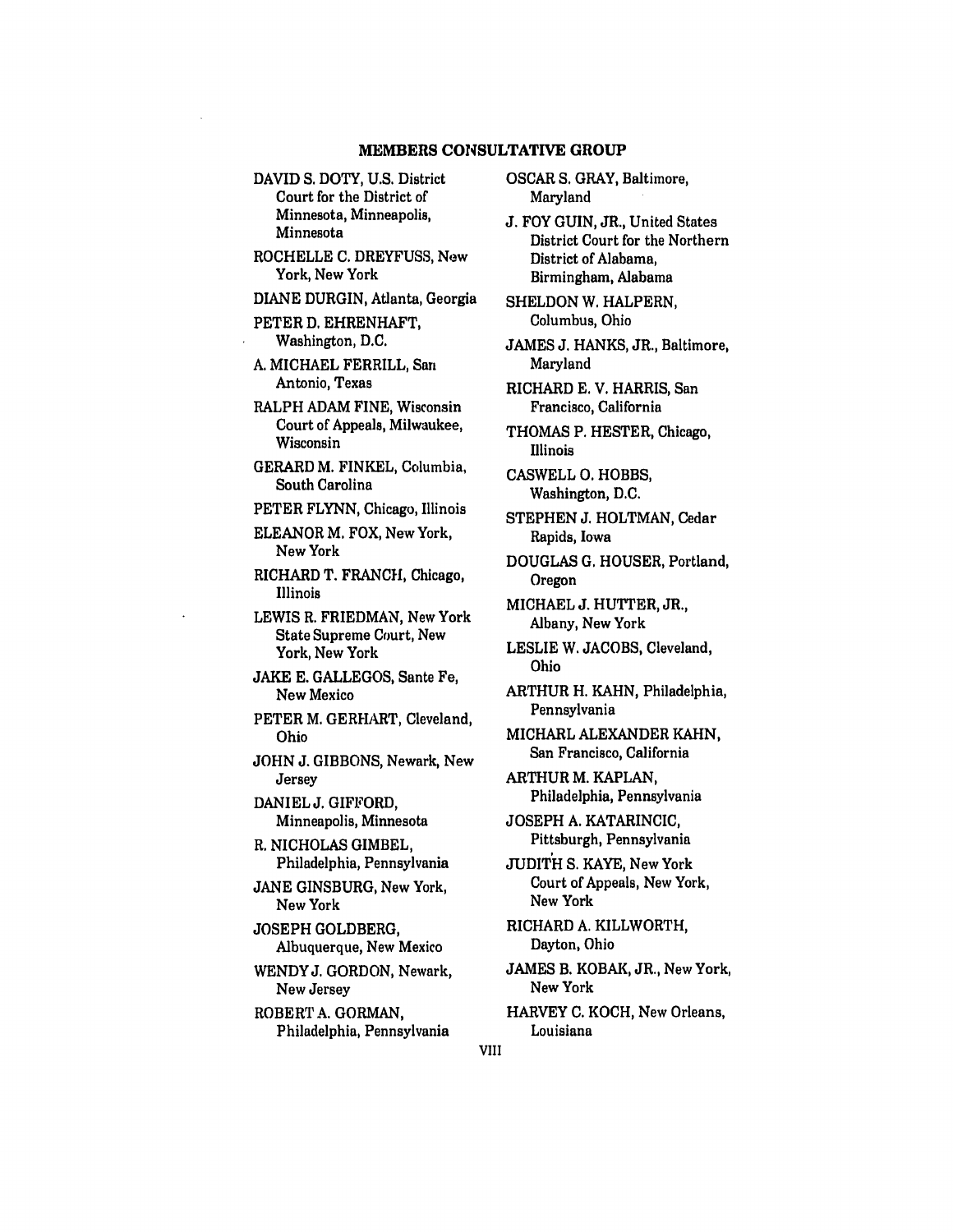PETER G. KUMPE, Little Rock, Arkansas

SYBIL H. LANDAU, New York, New York

MATTHEW L. LARRABEE, San Francisco, California

JOHN HENRY LEWIN, JR., Baltimore, Maryland

HENRY R. LORD, Baltimore, Maryland

HOUSTON PUTNAM LOWRY, Farmington, Connecticut

JOHN SHAFROTH LUTZ, Denver, Colorado

MYLES V. LYNK, Washington, D.C.

PETER B. MAGGS, Urbana, Illinois

DAVID H. MARKS, New York, New York

KIRK MARTIN McALPIN, Savannah, Georgia

JOHN P. McKENNA, Washington, D.C.

CHARLES R. McMANIS, St. Louis, Missouri

JAMES A. MEDFORD, Greensboro, North Carolina

A. DOUGLAS MELAMED, Washington, D.C.

JUDITH A. MILLER, Washington, D.C.

W. ROBERT MORGAN, San Jose, California

DANIEL T. MURPHY, Richmond, Virginia

FRED F. MURRAY, Washington, **D.C.**

**PAUL** V. NIEMEYER, Baltimore, Maryland

LEWIS **A. NOONBERG,** Baltimore, Maryland **VANCE** K. OPPERMAN, Minneapolis, Minnesota **JACK** OWENS, Modesto, California HENRY L. PARR, JR., Greenville, South Carolina JERRY **J.** PHILLIPS, Knoxville, Tennessee ALAN E. POPKIN, St. Louis, Missouri FRANKLIN POUL, Philadelphia, Pennsylvania PHILLIP A. PROGER, Washington, D.C. FREDERICK A. PROVORNY, Washington, D.C. LEO J. RASKIND, Minneapolis, Minnesota BRYCE REA, JR., Washington, D.C. BERNARD D. REAMS, JR., St. Louis, Missouri BARBARA A. REEVES, Los Angeles, California THOMAS W. RHODES, Atlanta, Georgia DAVID A. RICE, Chestnut Hill, Massachusetts C. KENNETH ROBERTS, Irving, Texas A. JAMES ROBERTSON **I1,** San Francisco, California RUSSELL M. ROBINSON II, Charlotte, North Carolina H. C. ROEMER, Winston-Salem, North Carolina KEITH E. ROUNSAVILLE, Tampa, Florida BENJAMEN T. ROWE, Mobile, Alabama **STEPHEN** RUBIN, Washington,

IX

**D.C.**